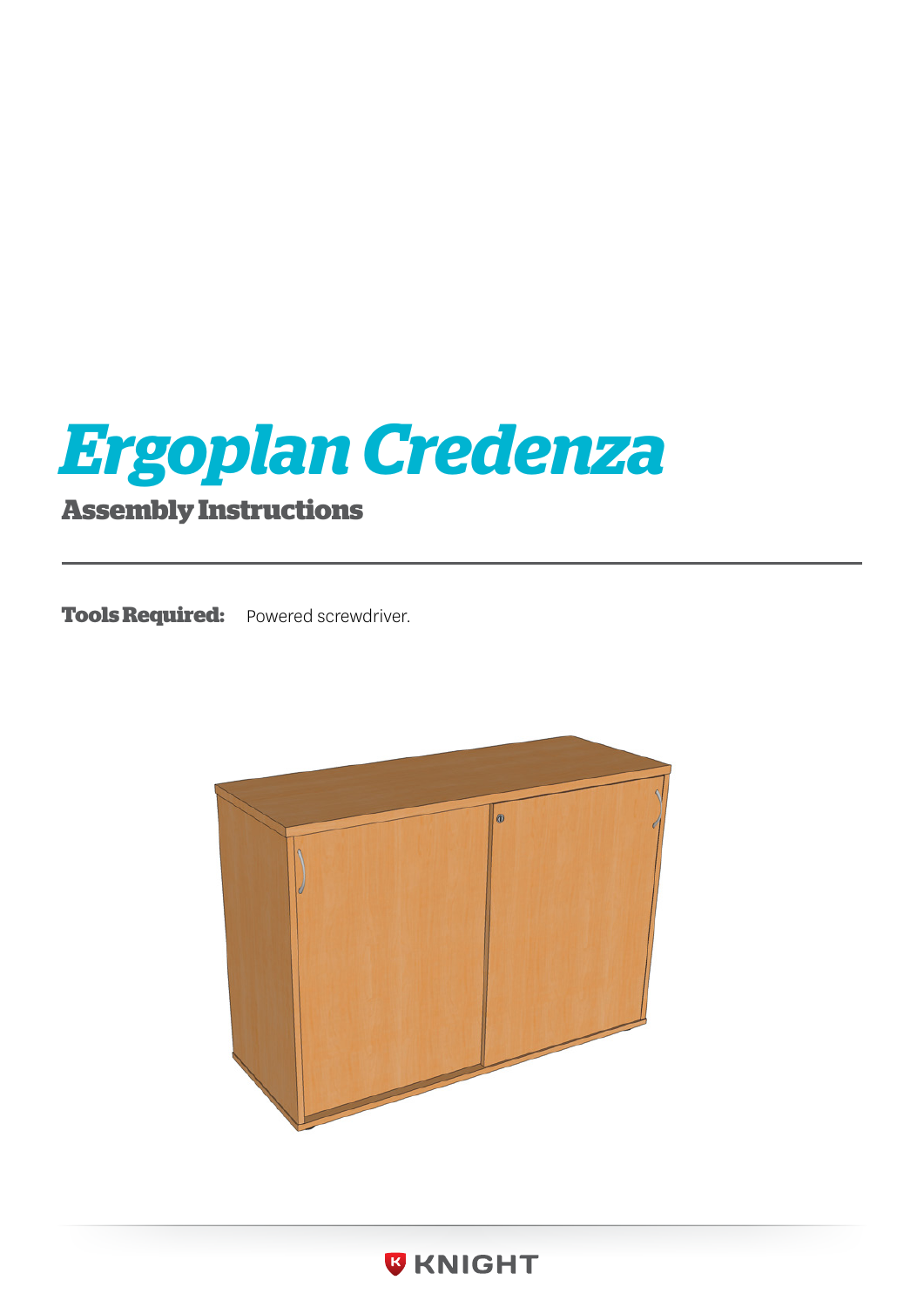### *Ergoplan Credenza*

#### **Assembly Instructions**

· To prevent possible scratches or damage, assemble the credenza on a soft surface such as a blanket, carpet or packaging.



**W KNIGHT**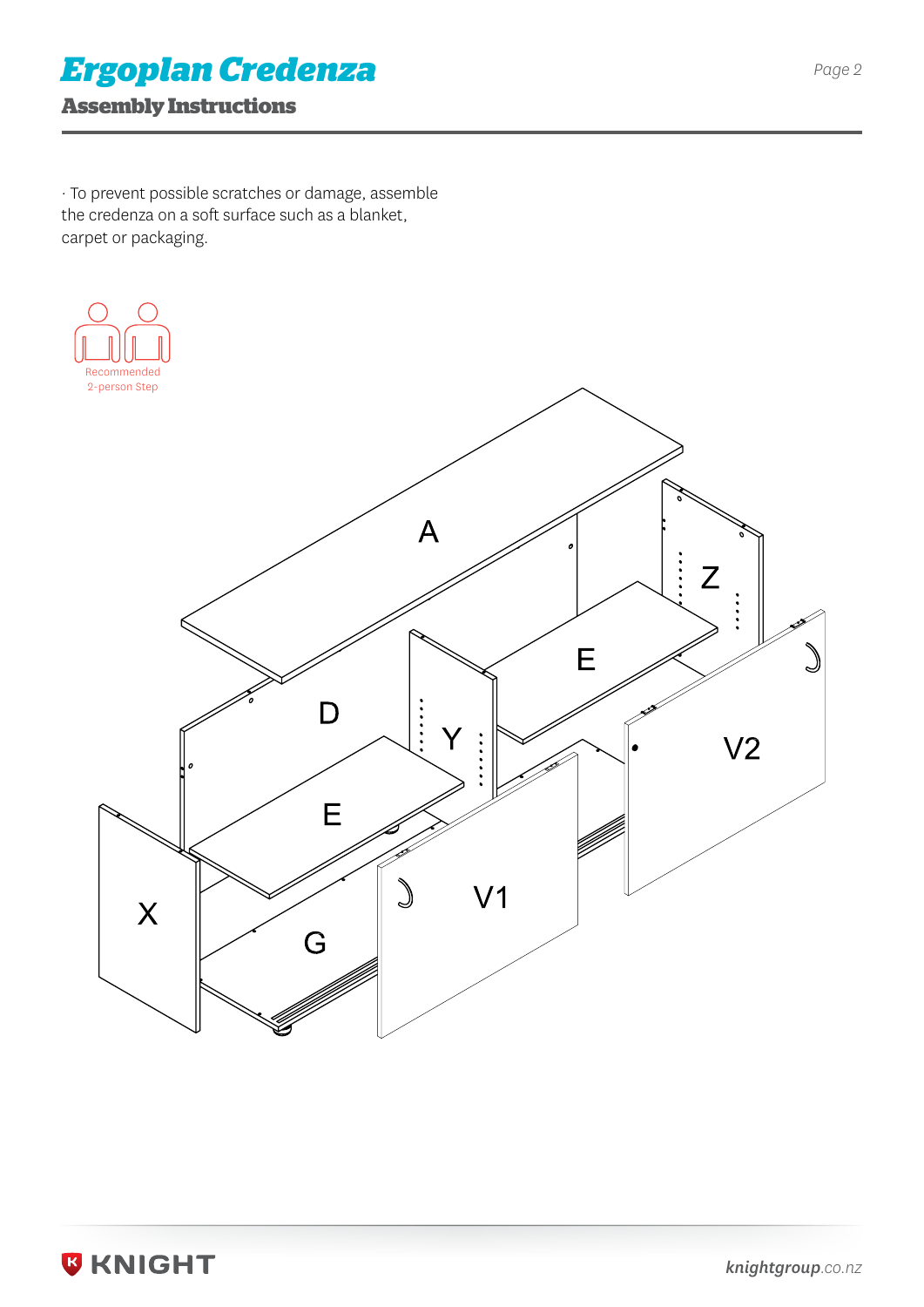





 $( c5)$  Cam

 $(12)$  Castor

PARTS LIST

Item Decription A Top Panel  $X \parallel$  Left side panel z | Right side panel D Back panel G Bottom panel V1 Left Door panel V<sub>2</sub> Right Door panel E Moveable shelf Y **Vertical panel** 

| Quantity       | Item           | Decription         | Quantity       |
|----------------|----------------|--------------------|----------------|
| 1              | c <sub>1</sub> | 6x35 Cam Bolt      | 24             |
| 1              | d1             | 8x30 Dowel Pin     | 24             |
| 1              | c2             | (5/8")Cam Cover    | 24             |
| 1              | p1             | Threaded Dowel Pin | 8              |
| 1              | s7             | 4x22 Fix Bolt      | 4              |
| 1              | h3             | Handle             | $\overline{2}$ |
| 1              | s1             | 3.5x15 Screw       | 10             |
| $\overline{2}$ | b1             | <b>Bracket</b>     | 2              |
| 1              |                |                    |                |
|                | c6             | Cushion            | 6              |
|                | s2             | 3.5x35 Screw       | 6              |
|                | k3             | Lock               | 1              |



 $C1$  6\*35 Cam Bolt-24



 $(d)$  8\*30 Dowel Pin-24

 $(2)$   $($ %") Cam Cover-24



(p1) Threaded Dowel Pin-8



87 4\*22 Fix Bolt-4

 $\sigma$ 

(h3) Handle-2





 $(82)3.5*35$  Screw-6



 $($ 81 $)$  3.5\*15 Screw-10



(b1) Bracket-2



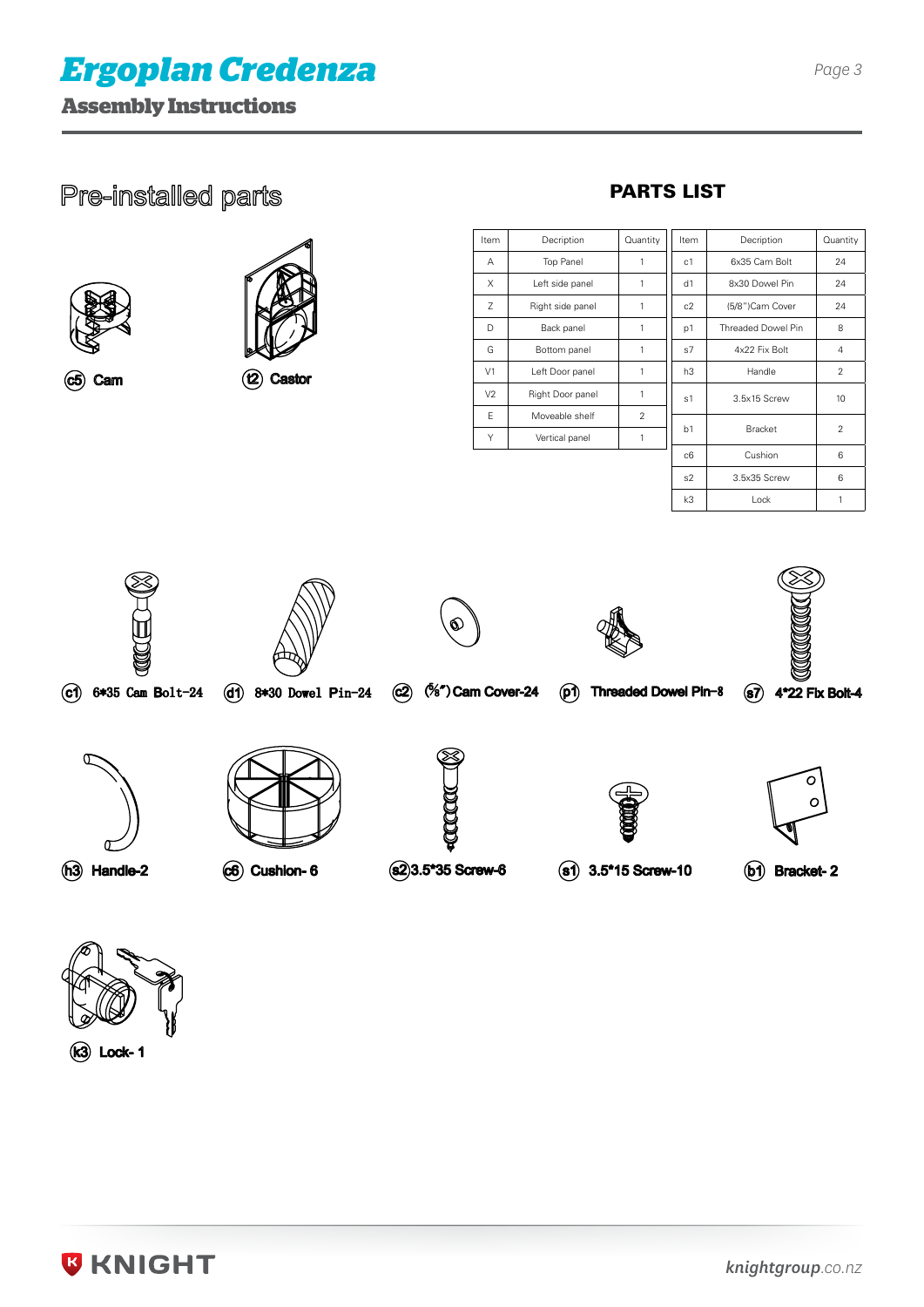### **Assembly Instructions** *Ergoplan Credenza*

# **Step 1**

Preparation for credenza top panel A, credenza bottom panel G, left side panel X, right side panel Z, door panel V1 and V2.



1. Insert cam bolt (c1) and dowel pins (d1) into panel A, G, X and Z as illustrated above.

- 2. Assemble handle (h3) with fix bolts (s7) on door panel V1 and V2 as illustrated above.
- 3. Assemble the lock (k3) with screws (s1) on door panels V2 as illustrated above.
- 4. Assemble Cushions (c6) with screws (s2) on bottom panel G as illustrated above.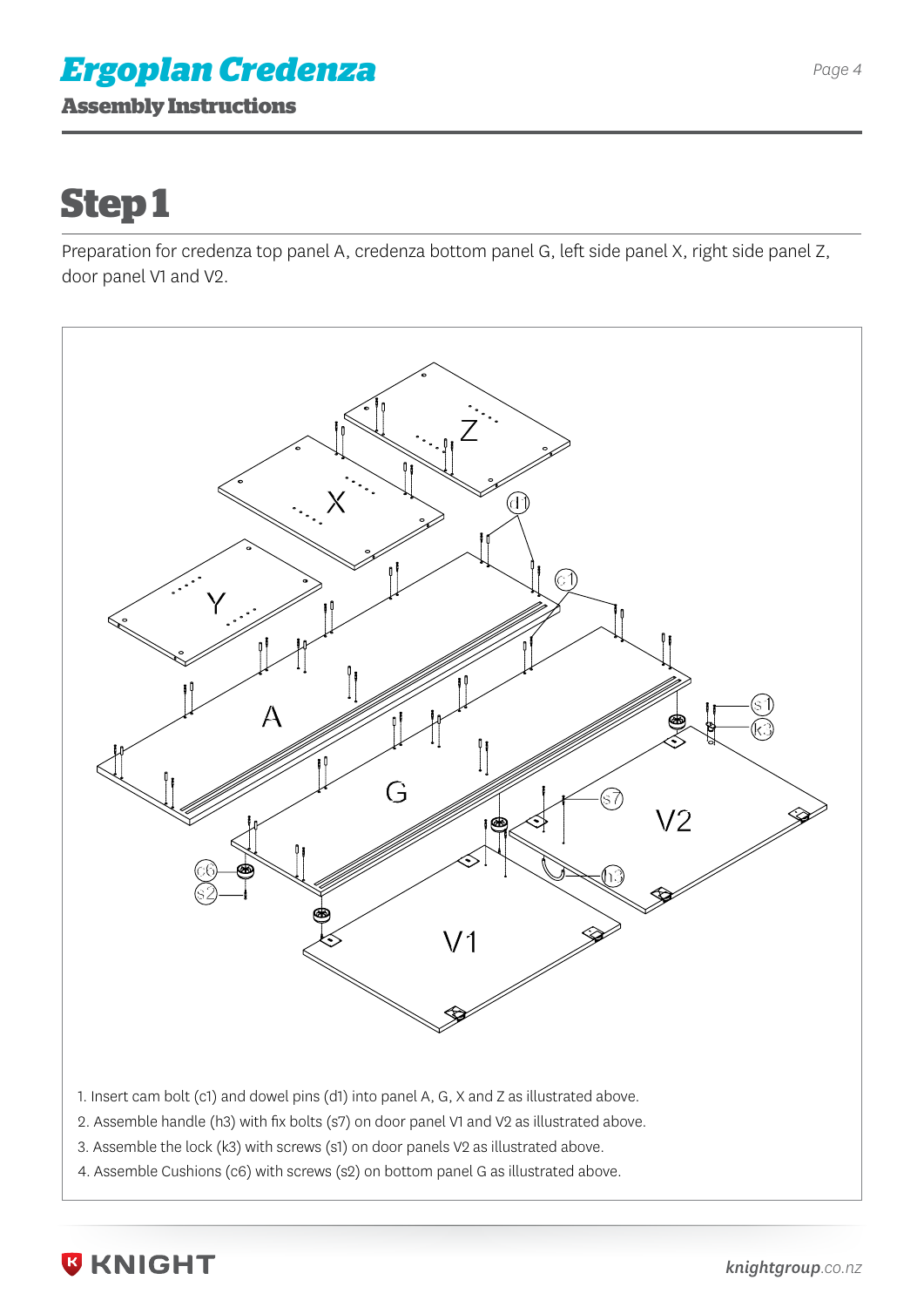### **Assembly Instructions** *Ergoplan Credenza*

# **Step 2**

Insert cam bolt (c1) on panels X, Z into cams on panel D and fully tighten. Fix cams on panel Y, D, X and Z into cam bolts (c1) on panel A and fully tighten.



### **Step 3**

Insert cam bolt (c1) on panel G into cams on panel X, Z, Y and D and fully tighten. Then place the cam covers (c2) on the top of cams.



**B KNIGHT**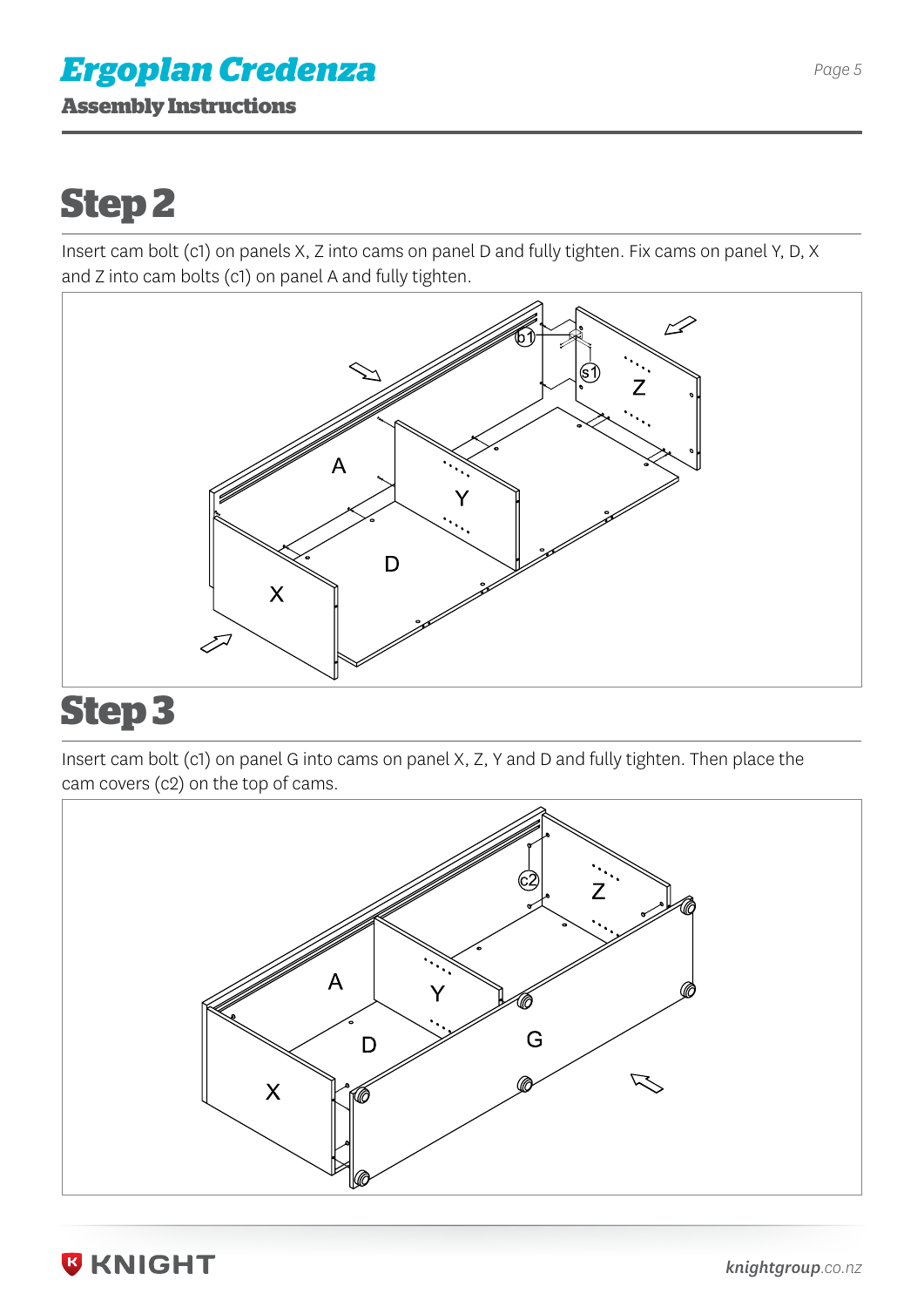### **Assembly Instructions** *Ergoplan Credenza*

## **Step 4**

Insert threaded dowel pins (p1) into panel X, Z and Y, put the two panels E on the top of threaded dowel pins (p1) as illustrated above.



### **Step 5**

Assembly credenza door V1 and V2.